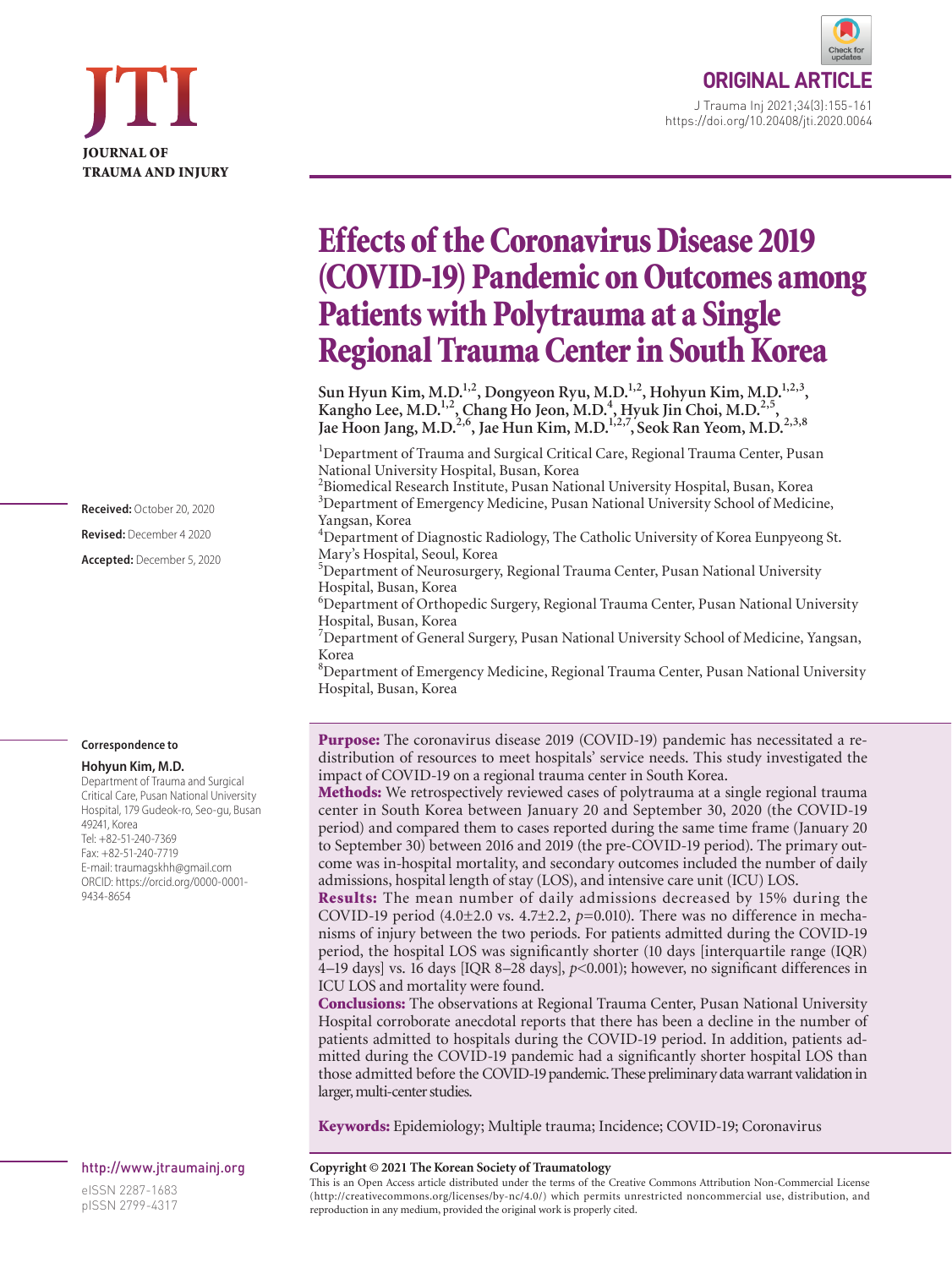# **INTRODUCTION**

Coronavirus disease 2019 (COVID-19) has generated serious global public health concerns [1-3]. The COVID-19 outbreak began in Wuhan, China in December 2019, and then rapidly spread worldwide; hence, the World Health Organization declared it a pandemic on March 11, 2020 [4]. In South Korea, the first case was diagnosed on January 20, 2020 [5]. The disruptions caused by the COVID-19 pandemic have necessitated a redistribution of resources to meet hospitals' service needs.

The COVID-19 outbreak has posed significant challenges to hospital staff, especially trauma surgeons, who must offer optimal and timely care despite the circumstances [6]. It has been predicted that public adherence to social distancing recommendations made by public health and government officials and avoidance of healthcare institutions and clinics will likely lead to shifts in the epidemiology of severe trauma and other medical conditions [7,8].

This study examined the effects of the COVID-19 pandemic on outcomes of patients with trauma admitted to a single trauma center in South Korea. We sought to assess differences in hospital length of stay (LOS) for injuries before and during the COVID-19 pandemic. Further, we assessed differences in intensive care unit (ICU) LOS, and mortality before and during the COVID-19 pandemic.

## **METHODS**

#### **Study setting**

The regional trauma center at Pusan National University Hospital is the largest trauma center in South Korea, and is a designated level I trauma center. Annually, it receives more than 2,500 trauma-related admissions, including 900–1,000 patients who present with major trauma. The center is equipped with a trauma bay, a 42-bed dedicated trauma ICU, and a trauma angiography suite. Three interventional radiologists and the equipment required for transarterial embolization are available 24 hours a day, 7 days a week.

We retrospectively reviewed the medical records of patients admitted to this trauma center from January 20 to September 30 between 2016 and 2020. Using the hospital inpatient enquiry system, a total of 7,830 patients with traumatic injuries admitted to Regional Trauma Center, Pusan National University Hospital were selected. This research project received approval from the Research Ethics Board of the Pusan National University Hospital (Approved No. H-2010-015-095) and was therefore performed in accordance with the ethical standards set forth in the 1964 Declaration of Helsinki and its later amendments.

The exclusion criteria were as follows: patients aged <16 years, those declared dead on arrival, those discharged/

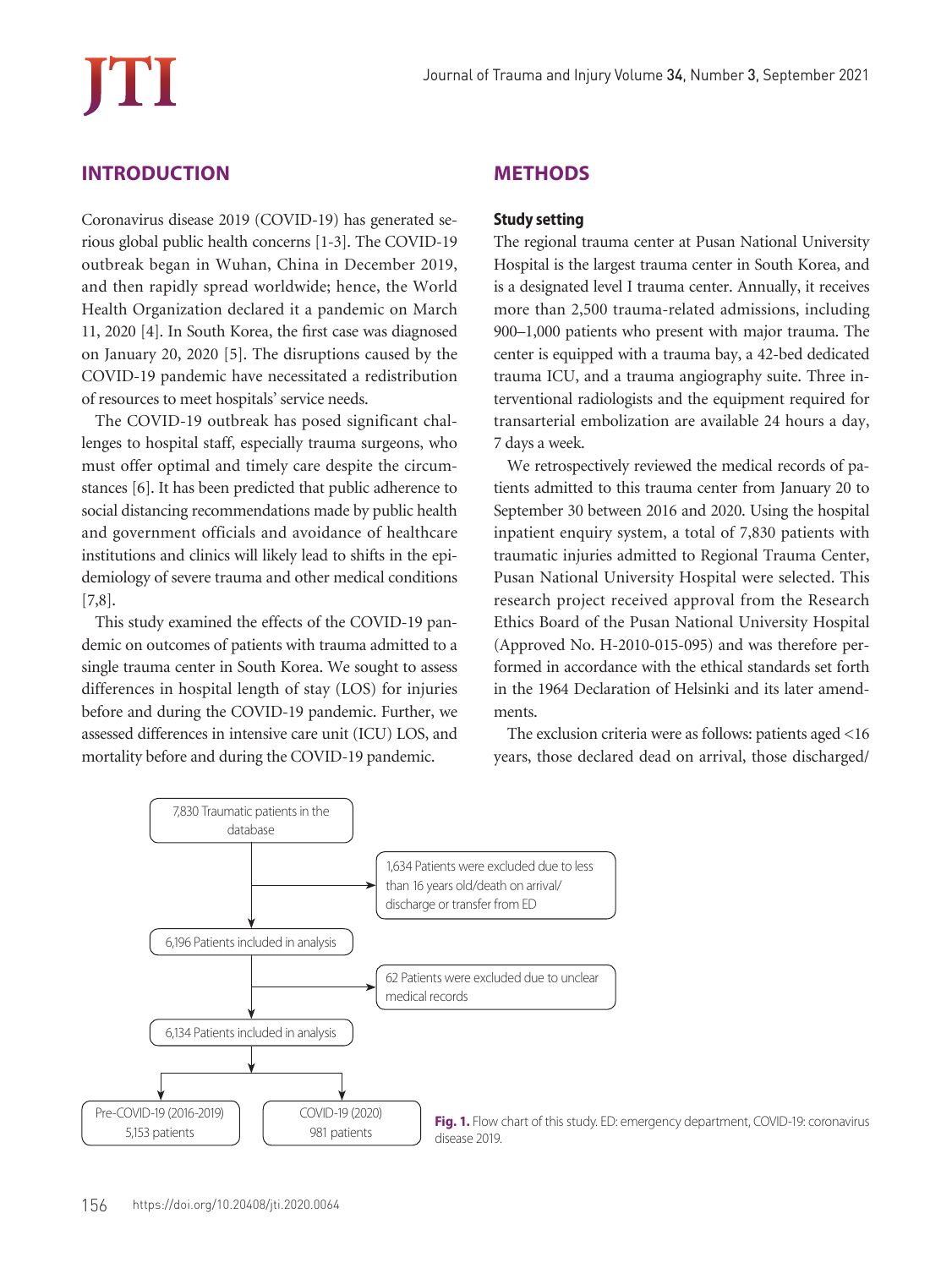transferred from the emergency room, or those with unclear medical records. The final study population included 6,134 patients with traumatic injuries (Fig. 1). Patient demographics, mechanism of injury, and details of injuries were recorded. The available data included age, sex, mechanism of injury, vital signs on arrival, Abbrevi-

| Table 1. Demographics of patients with trauma admitted before and during the COVID-19 pandemic |  |  |  |
|------------------------------------------------------------------------------------------------|--|--|--|
|                                                                                                |  |  |  |
|                                                                                                |  |  |  |
|                                                                                                |  |  |  |

|                                                    | Pre-COVID-19 (2016<br>$-2019$ ) (n=5,153) | COVID-19 (2020)<br>$(n=981)$ | <b>Total</b><br>$(n=6, 134)$ | $p$ -value |
|----------------------------------------------------|-------------------------------------------|------------------------------|------------------------------|------------|
| Daily trauma admission                             | 4.7 ± 2.2                                 | $4.0 \pm 2.0$                | $4.5 \pm 2.2$                | 0.010      |
| Daily trauma admission                             | $4(3-6)$                                  | $3(3-6)$                     | $4(3-6)$                     | 0.014      |
| Age (years)                                        | 58 (45-70)                                | $60(46 - 71)$                | 58 (45-70)                   | 0.037      |
| Male                                               | 3,630 (70.4)                              | 704 (71.8)                   | 4,334 (70.7)                 | 0.406      |
| Origin of admission                                |                                           |                              |                              | < 0.001    |
| Scene                                              | 2,560 (49.7)                              | 574 (58.5)                   | 3,134 (51.1)                 |            |
| Transfer                                           | 2,593 (50.3)                              | 407 (41.5)                   | 3,000 (48.9)                 |            |
| Transfer time (min)                                |                                           |                              |                              |            |
| Primary                                            | 46 (34-70)                                | 52 (47-88)                   | $47(34 - 73)$                | < 0.001    |
| Secondary                                          | 274 (169-666)                             | 272 (182-569)                | 373 (171-641)                | 0.552      |
| Injury mechanism                                   |                                           |                              |                              | 0.120      |
| Traffic accident                                   | 1,992 (38.7)                              | 354 (36.1)                   | 2,346 (38.2)                 |            |
| Fall                                               | 1,220 (23.7)                              | 264 (26.9)                   | 1,484 (24.2)                 |            |
| Slip down                                          | 949 (18.4)                                | 169 (17.2)                   | 1,118 (18.2)                 |            |
| Bump or entrapment                                 | 421 (8.2)                                 | 73 (7.4)                     | 394(8.0)                     |            |
| Others                                             | 571 (11.1)                                | 121(12.3)                    | 692 (11.3)                   |            |
| Physiology at admission                            |                                           |                              |                              |            |
| SBP (mmHg)                                         | 120 (100-140)                             | 120 (100-140)                | 120 (100-140)                | 0.062      |
| Heart rate (BPM)                                   | 86 (75-99)                                | 86 (75-100)                  | 86 (75-100)                  | 0.859      |
| Shock index                                        | $0.7(0.5-0.9)$                            | $0.7(0.6-0.9)$               | $0.7(0.6-0.9)$               | 0.042      |
| Hemodynamic instability                            | 442 (8.6)                                 | 127 (13.0)                   | 569 (9.3)                    | < 0.001    |
| <b>ISS</b>                                         | $14(9-22)$                                | 14 (9-22)                    | 14 (9-22)                    | 0.704      |
| $\geq 16$                                          | 2,346 (45.5)                              | 352 (46.1)                   | 2,798 (45.6)                 | 0.752      |
| $\geq$ 25                                          | 1,176 (22.8)                              | 199 (20.3)                   | 1,375 (22.4)                 | 0.081      |
| GCS                                                | $15(14-15)$                               | $15(14-15)$                  | $15(14-15)$                  | 0.324      |
| <b>RTS</b>                                         | 7.84 (7.11-7.84)                          | 7.84 (6.90-7.84)             | 7.84 (6.37-7.84)             | 0.258      |
| Emergency operation and/or radiologic intervention | 1,555 (30.2)                              | 336 (34.2)                   | 1,891 (30.8)                 | 0.011      |
| Outcome                                            |                                           |                              |                              |            |
| Hospital stay (days)                               | 16 (8-28)                                 | $10(4-19)$                   | $15(7-26)$                   | < 0.001    |
| ICU LOS (days)                                     | $1(0-5)$                                  | $1(0-4)$                     | $1(0-5)$                     | 0.721      |
| Overall mortality                                  | 397 (7.7)                                 | 93 (9.5)                     | 490 (8.0)                    | 0.060      |

Values are presented as mean±standard deviation, number (%), or median (interquartile range). Study period: 20 January to 30 September. Hemodynamic instability is defined as SBP <90 mmHg and shock index ≥1.0 on arrival.

COVID-19: coronavirus disease 2019, IQR: interquartile range, SBP: systolic blood pressure, BPM: beats per minute, ISS: Injury Severity Score, GCS: Glasgow Coma Scale, RTS: Revised Trauma Score, ED: emergency department, ICU: intensive care unit, LOS: length of stay.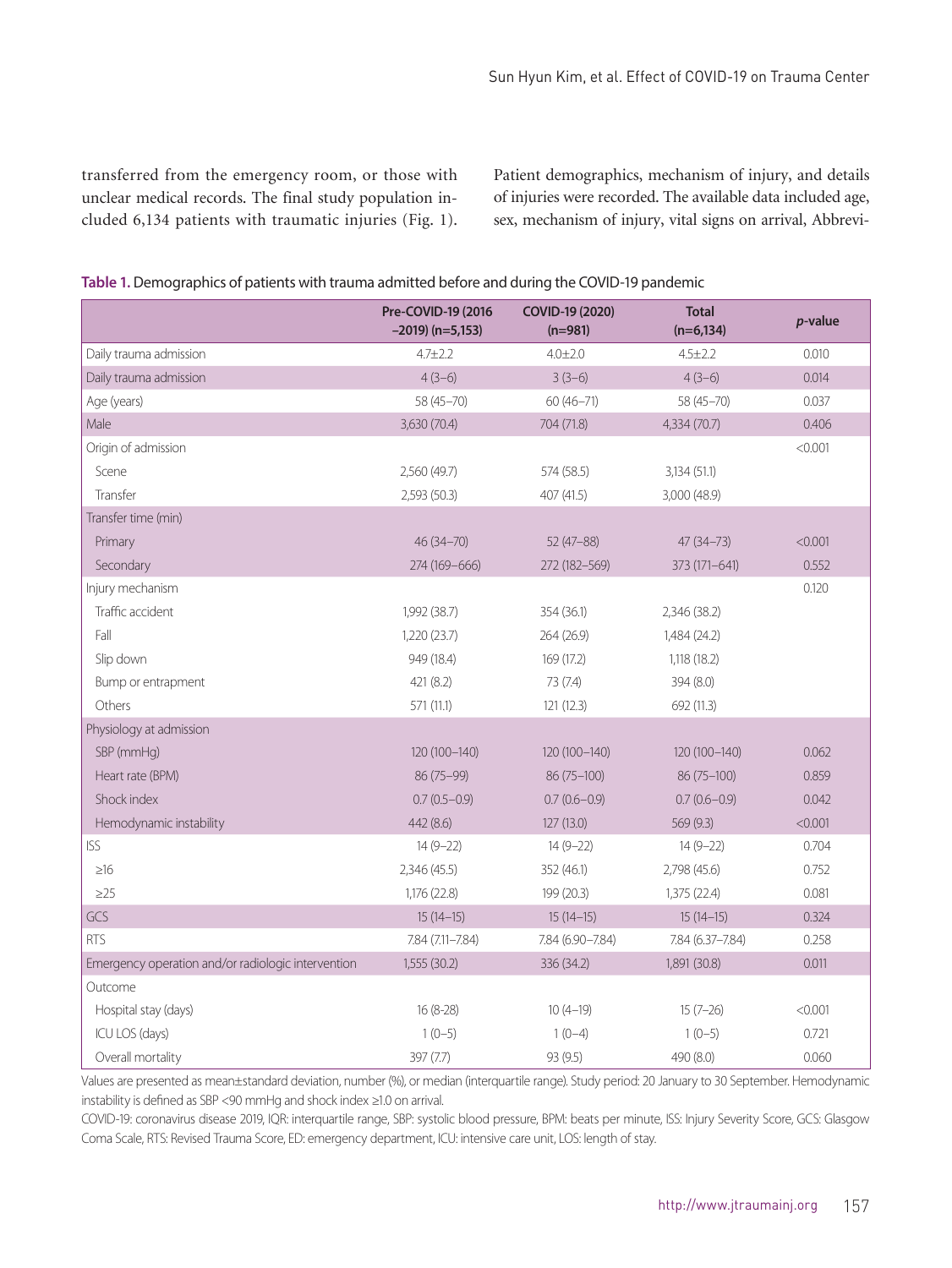ated Injury Scale (AIS) score, Injury Severity Score (ISS), Glasgow Coma Scale (GCS) score, Revised Trauma Score (RTS), shock index, length of hospital stay, ICU LOS, and survival status. Patients were compared between the pre-COVID-19 period, which included patients admitted from January 20 to September 30 between 2016 and 2019, and the COVID-19 period, which included patients admitted between January 20, 2020 and September 30, 2020. The first case of COVID-19 was serologically confirmed in South Korea on January 20, 2020; hence, it was considered the start date of the COVID-19 period [9]. The primary transfer time was defined as times from the scene of the injury to the trauma center [10]. Hemodynamic instability was defined as a systolic blood pressure of <90 mmHg and a shock index  $\geq 1.0$  on arrival [11].

#### **Outcome measures**

The objective of this exploratory study was to report the demographic characteristics and clinical outcomes of trauma patients admitted in the pre-COVID-19 and COVID-19 periods. The primary outcome was mortality. The secondary outcomes were the number of daily admissions, hospital LOS, and ICU LOS.

## **Statistical analyses**

Summary statistics are reported as the median and interquartile range (IQR) or means with standard deviation (SD) where appropriate. Categorical variables are expressed as number and percentage. The Wilcoxon-rank sum test and unpaired *t*-test were used to compare the median values of continuous variables and for normally distributed continuous data, respectively. The chi-square test was used to compare frequencies of categorical variables between groups. A *p*-value of <0.05 was considered to indicate statistical significance. SPSS version 20.0 (IBM Corp., Armonk, NY, USA) and Stata version 14.2 (StataCorp., College Station, TX, USA) were used to analyze the data.

**Table 2.** Characteristics of injury sites and most severe injury sites before and during COVID-19

|                               | Before COVID-19 pandemic<br>$(2016 - 2019)$ (n=5,153) | <b>During COVID-19</b><br>pandemic (2020) (n=981) | <b>Total</b><br>$(n=6, 134)$ | p-value |
|-------------------------------|-------------------------------------------------------|---------------------------------------------------|------------------------------|---------|
| Injury site                   |                                                       |                                                   |                              |         |
| AIS for head & neck $\geq$ 3  | 1,760(34.1)                                           | 319(32.5)                                         | 2,079 (33.9)                 | 0.321   |
| AIS for chest $\geq$ 3        | 1,586 (30.8)                                          | 313 (31.9)                                        | 1,899 (31.0)                 | 0.484   |
| AIS for lung $\geq$ 3         | 518 (10.0)                                            | 69(7.0)                                           | 587 (9.6)                    | 0.003   |
| AIS for rib $\geq$ 3          | 1,269(24.6)                                           | 245 (25.0)                                        | 1,514(24.7)                  | 0.817   |
| AIS for abdomen $\geq$ 3      | 786 (15.2)                                            | 137 (14.0)                                        | 923 (15.0)                   | 0.301   |
| AIS for liver $\geq$ 3        | 191(3.7)                                              | 41(4.2)                                           | 232(3.8)                     | 0.477   |
| AIS for spleen $\geq$ 3       | 49(0.9)                                               | 9(0.9)                                            | 58 (0.9)                     | 0.921   |
| AIS for pancreas AIS $\geq$ 3 | 10(0.2)                                               | 3(0.3)                                            | 13(0.2)                      | 0.485   |
| AIS for kidney $\geq$ 3       | 85(1.6)                                               | 5(0.5)                                            | 90(1.5)                      | 0.007   |
| AIS for extremity $\geq$ 3    | 1,102 (21.4)                                          | 241 (24.6)                                        | 1,343 (21.9)                 | 0.027   |
| AIS for pelvic ring $\geq$ 3  | 268(5.2)                                              | 49 (5.0)                                          | 317(5.2)                     | 0.789   |
| Maximum injury site           |                                                       |                                                   |                              | 0.322   |
| Head & neck                   | 1,991 (38.6)                                          | 368 (37.5)                                        | 2,359(38.5)                  |         |
| Chest                         | 1,116(21.7)                                           | 220(22.4)                                         | 1,336(21.8)                  |         |
| Abdomen                       | 652(12.6)                                             | 125(12.7)                                         | 777(12.7)                    |         |
| Extremity                     | 1,188(23.0)                                           | 241 (24.6)                                        | 1,429 (23.3)                 |         |
| Others                        | 206(4.0)                                              | 27(2.7)                                           | 233(3.8)                     |         |

Values are presente as number (%). Study period: 20 January to 30 September.

COVID-19: coronavirus disease 2019, AIS: Abbreviated Injury Scale.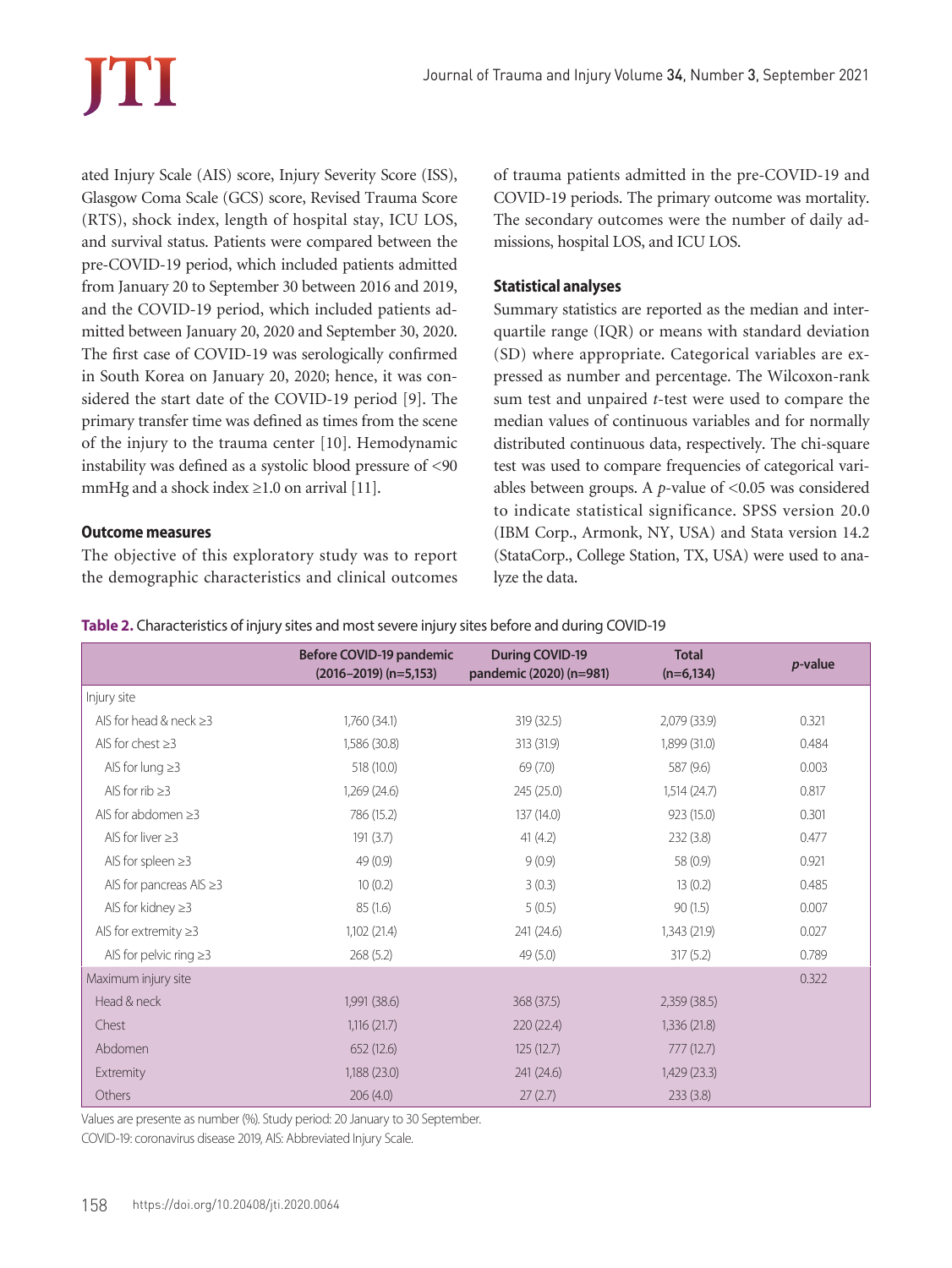#### **RESULTS**

Comparison of demographic characteristics and clinical features between patients admitted during the pre-COVID-19 and COVID-19 periods

Of the 7,830 trauma patients admitted during the 5-year study period, 1,696 patients were excluded from the final study population based on the aforementioned criteria. Of the 6,134 patients included, 5,153 were admitted during the pre-COVID-19 period (between 2016 and 2019) and 981 patients were admitted during the COVID-19 period (between January 20, 2020 and September 30, 2020). Table 1 shows the demographic characteristics of patients admitted during the pre-COVID-19 and COVID-19 periods. The daily number of patients admitted to the trauma center was lower during the COVID-19 period than during the pre-COVID-19 period (median 3 days [IQR 3–6 days] vs. 4 days [IQR 3–6 days], *p=*0.014), representing a mean decrease of 15% during the COVID-19 period (mean 4.0 days [SD 2.2 days] vs. 4.7 days [SD 2.2 days], *p=*0.010). A comparison of the pre-COVID-19 and COVID-19 periods revealed that patients admitted during the COVID-19 period had a higher proportion of admissions from the scene (58.5% vs. 49.7%, *p*<0.001), a higher proportion of hemodynamic instability (13.0% vs. 8.6%,  $p<0.001$ ), and a higher proportion of emergency operations and/or radiologic interventions (34.2% vs. 30.2%, *p=*0.011). In addition, patients admitted during the COVID-19 period had a longer primary transfer time (52 minutes [IQR 47–88 minutes] vs. 46 minutes [IQR 34–70 minutes], *p<*0.001), and shorter hospital LOS (10 days [IQR 4–19 days] vs. 16 days [IQR 8–28 days], *p*<0.001). However, sex, mechanism of injury, heart rate on arrival, shock index, ISS, GCS score, and RTS were not significantly different among patients admitted during the pre-COVID-19 and COVID-19 periods. There was no difference in mortality between the two groups. There have been no cases of nosocomial onset or spread of COVID-19 at Pusan National University Hospital to date.

#### **Comparison of injury sites between the pre-COVID-19 and COVID-19 periods**

Table 2 shows distribution of injury sites and the most severe injury site during the pre-COVID-19 and COVID-19

periods. Patients admitted during the COVID-19 period had a higher proportion of AIS for the extremities  $\geq 3$ than those admitted during the pre-COVID-19 period. In contrast, differences of the proportion of severe head and neck injuries, chest injuries, and abdominal injuries were not statistically significant. Patients admitted during the COVID-19 period had a lower proportion of lung AIS  $\geq$ 3 ( $p$ =0.003) and a lower proportion of kidney AIS  $\geq$ 3 ( $p$ =0.007) than those admitted during the pre-COVID-19 period. There were no significant differences in the distribution of rib fractures, liver injuries, spleen injuries, pancreas injuries, pelvic ring injuries, or most severe injury sites between the two groups.

#### **DISCUSSION**

This study is the first to evaluate the epidemiology and clinical outcomes of patients with trauma before and during the COVID-19 pandemic in South Korea. The main finding of our retrospective observational study is that overall mortality was not significantly different between patients admitted during the COVID-19 period and those admitted during the pre-COVID-19 period. We think that this is because patients who were admitted during the COVID-19 had injuries of comparable severity to those of patients admitted before COVID-19. Furthermore, patients with polytrauma could achieve positive health outcomes with appropriate monitoring and treatment, even during the COVID-19 pandemic. Nonetheless, a larger group of patients and further studies are necessary to draw any definitive conclusions.

During the COVID-19 period, a trend was found for fewer daily trauma admissions and a shorter hospital LOS (Table 1). Several factors might explain this important observation. First, rigorous public health measures such as social distancing, self-isolation, and quarantining may unintentionally affect established integrated care systems [12-15]. Fear of contracting COVID-19 has also decreased admission rates for common emergencies such as strokes and heart attacks [8,16]. Moreover, the strict instructions to stay at home and fears of infection may have further prevented people from being exposed to the risk of accidents [17]. Stay-at-home orders and suspension of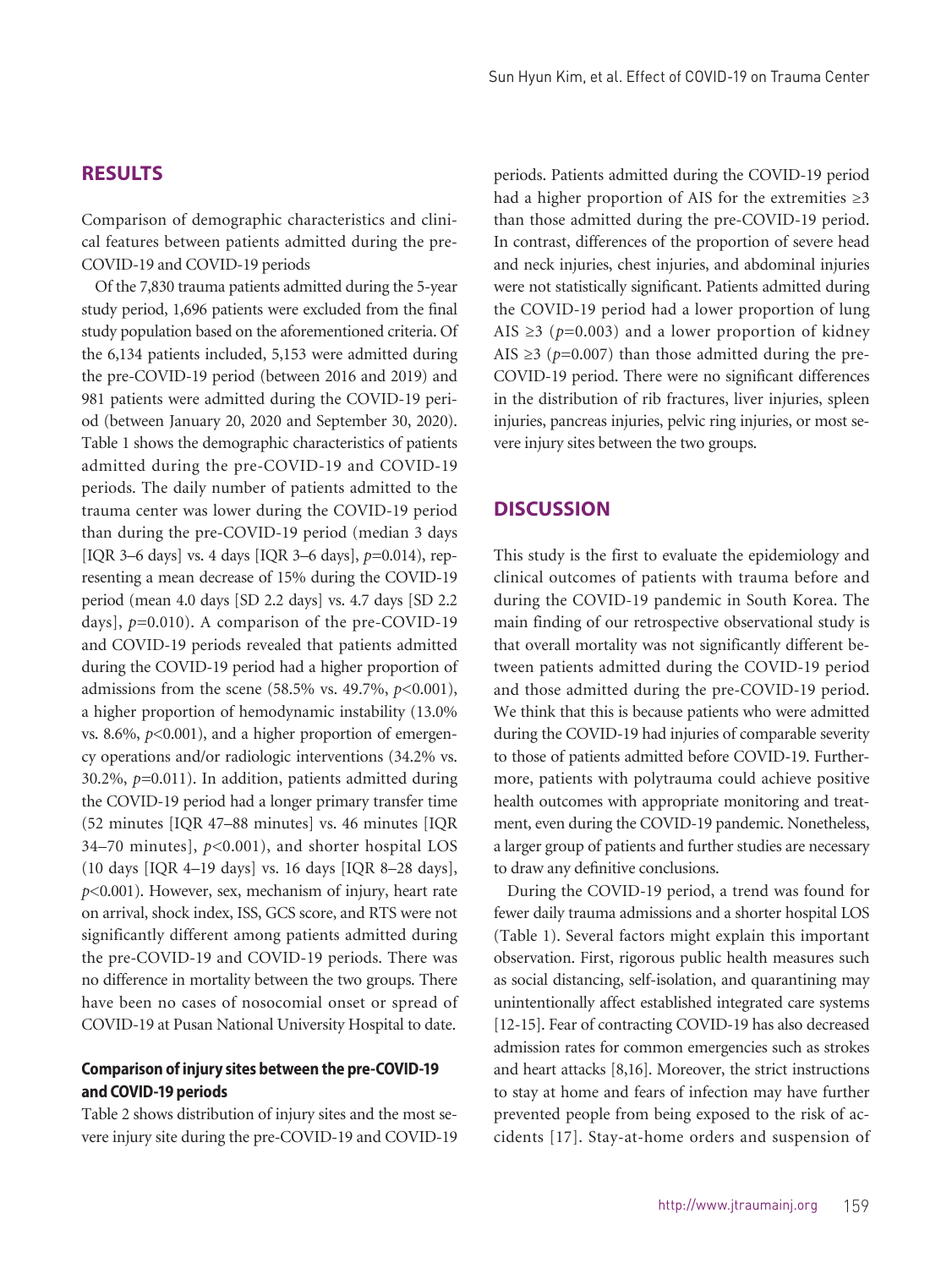activities have reduced the number of trauma incidents, including traffic collisions [10,15]. COVID-19 quarantines have reduced the volume of trauma patients who are transported by emergency medical services (EMS). For these reasons, the daily number of trauma admissions may have been reduced during the COVID-19 pandemic in our study. In addition, patients with milder symptoms may intentionally avoid staying in the hospital, preferring to be discharged early because of fears of infection within a medical facility.

The COVID-19 pandemic represents a novel challenge for EMS, and it affects the practice of prehospital and hospital trauma resuscitation [6,12,15,18]. The COVID-19 outbreak has posed significant challenges to paramedics and hospital staff, who must offer optimal and timely care despite the circumstances [6]. Strict safety protocols must be adhered to while providing emergency care for patients with trauma [6,19]. However, personal protective equipment such as face shields, goggles, and gloves can reduce the visual, auditory, and tactile senses of healthcare staff, thus reducing the precision of emergency care [19,20]. Our study showed that the proportion of patients who received emergency operations and/or radiologic interventions was higher during the COVID-19 period than in the pre-COVID-19 period ( $p=0.011$ ). We think that this was likely due to an increase in referrals of patients requiring emergency operations and/or radiologic interventions during the COVID-19 period.

#### **Limitations**

Our study is an initial analysis of the volume of patient admissions for trauma during a short period of time, and its scope is limited. There are several other limitations to this study. For example, the study was confined to patients at a single center and from a specific region; it also analyzed a population of patients who required the services of a regional trauma center. The severity and frequency of injuries seen at Regional Trauma Center, Pusan National University Hospital likely differ significantly from those seen at community emergency departments.

#### **CONCLUSION**

This study assessed the epidemiology of trauma patients at a single institution during the pre-COVID-19 and COVID-19 periods. There was a decline in the number of patients admitted to the regional trauma center during the COVID-19 pandemic compared to that before the COVID-19 pandemic. In addition, patients admitted during the COVID-19 pandemic had a significantly shorter hospital LOS than those admitted before the COVID-19 pandemic. With appropriate monitoring and treatment, patients with polytrauma can achieve comparable outcomes, even during the COVID-19 pandemic. These preliminary data warrant validation in larger, multi-center studies, and more studies are needed to evaluate and compare long-term outcomes in patients with polytrauma before and during the COVID-19 pandemic.

#### **ACKNOWLEDGEMENTS**

This work was supported by a clinical research grant from Pusan National University Hospital in 2020.

# **REFERENCES**

- 1. Peeri NC, Shrestha N, Rahman MS, Zaki R, Tan Z, Bibi S, et al. The SARS, MERS and novel coronavirus (COVID-19) epidemics, the newest and biggest global health threats: what lessons have we learned? Int J Epidemiol 2020;49:717-26.
- 2. Guan WJ, Ni ZY, Hu Y, Liang WH, Ou CQ, He JX, et al. Clinical characteristics of coronavirus disease 2019 in China. N Engl J Med 2020;382:1708-20.
- 3. Dong E, Du H, Gardner L. An interactive web-based dashboard to track COVID-19 in real time. Lancet Infect Dis 2020;20:533- 4.
- 4. Huang C, Wang Y, Li X, Ren L, Zhao J, Hu Y, et al. Clinical features of patients infected with 2019 novel coronavirus in Wuhan, China. Lancet 2020;395:497-506.
- 5. Kim JY, Choe PG, Oh Y, Oh KJ, Kim J, Park SJ, et al. The first case of 2019 novel coronavirus pneumonia imported into Korea from Wuhan, China: implication for infection prevention and control measures. J Korean Med Sci 2020;35:e61.